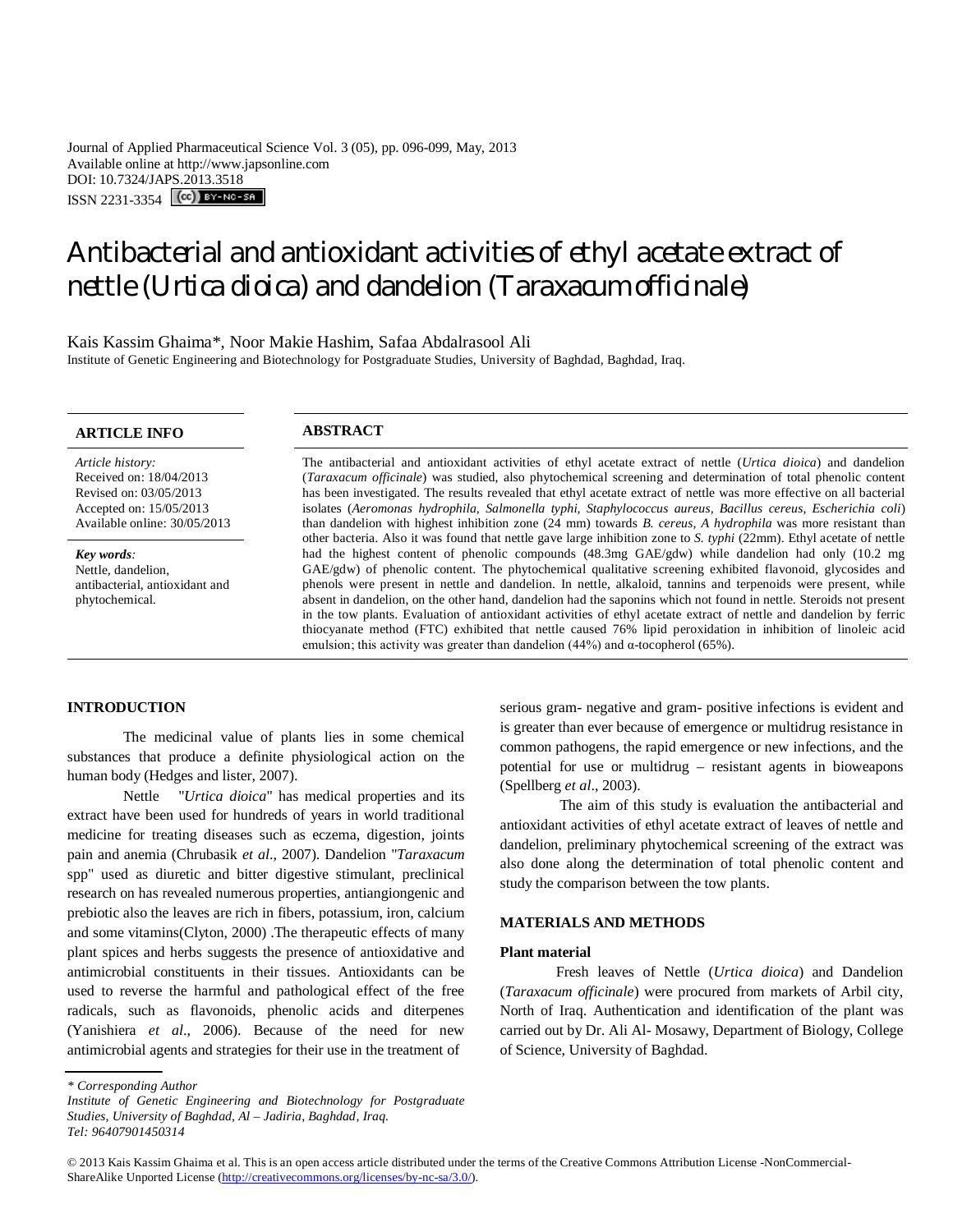# **Sample preparation**

The plants were cleaned and cut into small pieces, and then air dried. The dried samples were then pulverized into fine powder in a grinder, which was then stored at  $4^{\circ}$ C until use.

#### **Preparation of crude ethyl acetate extract**

Air dried leaves sample (20 gm) was soaked in 100 ml of 95 % ethyl acetate, and shaken at 150 rpm for 24 hr. at ambient temperature. The extract was filtered through filter paper (Whatman No.1) which was impregnated with same solvent. The ethanol was concentrated to near dryness under reduced pressure below 40  $^{\circ}$ C using rotary evaporator. The amount of the concentrate extract was noted down. The extracts were diluted to 20 mg/ml with 10 % dimethyl sulfoxide (DMS) solution and stored in air tight glass bottles in a refrigerator till further use (Mingarro *et al*., 2006).

## **Microorganisms and media**

The bacterial isolates *A. hydrophila* and *S. typhi* isolated from patients with food poisoning (gastrointestinal infections). The bacteria were obtained, as clinical isolates, from Al–Yarmook Teaching Hospital, Baghdad, Iraq.

While, *S. aureus* isolated from the salted white cheese and *B. cereus* isolated from spoiled rice. Bacterial cultures were maintained on nutrient agar (NA) slops. Subcultures were made monthly and stored at  $4^{\circ}$ C.

## **Culture preparation**

A loopfull of 24 hr. surface growth on a NA slope of each bacterial isolate was transferred individually to 5ml of Brain heart infusion broth (pH 7.6) and incubated at  $37^{\circ}$ C for 24 hr. bacterial cells were collected by centrifugation at 3000 rpm for 15 min, washed twice and resuspended in 0.1% pepton water. Turbidity was adjusted to match that of as McFarland standard  $(10^8 \text{ CFU/ml})$ . Then 1:10 dilution of the cell suspension was performed to give an inoculums concentration of  $10^7$ (CFU/ml).

# **Antibacterial activity test of extracts (***in vitro***) using agar diffusion assay method**

0.2 ml volume of the standard inoculums  $(10^7 \text{ CFU/ml})$ of the test bacterial isolate was spread on Mueller Hinton Agar (MHA) with a sterile glass rod spreader and allowed to dry. Then 6 mm. diameter wells were bored using cork borer in the MHA. Plant extracts (1,5 and 10 mg/ml) were introduced into each well and allowed to stand for 1 hr. at room temperature to diffuse the plant extracts into medium before incubation at  $37^{\circ}$ C for 24 hr. The inhibition zone diameter (IZD) was measured by transparent ruler to nearest mm.

Cephalothin (30  $\mu$ g/ml) (Oxoid) was used as positive control inhibition zone with diameter less than 12 mm. were considered as having no antibacterial activity , diameter between 12 and 16 mm. were considered moderately active , and these with > 16 mm. were considered highly active (Indu *et al*., 2006).

## **Determination of total phenolic content**

Total phenolic contents of all dry plants were determined using Folin- Ciocalteu assay as described by Attanassova *et al.* (2011). An alquot (1 ml ) of extracts or a standard solution of gallic acid ( $20, 40, 60, 80$  and  $100$  mg  $/L$ ) was added to a 25 ml volumetric flask, containing 9 ml of distilled deionised water ( dd H2O ). A reagent blank using (dd H2O) was also prepared. One ml of Folin- Ciocalteu phenol reagent was added to the mixture and shaken. After 5 min., 10 ml of 7% Na2CO3 solution was added to the mixture. The solution was diluted to a 25 ml with dd H2O and mixed. After incubation for 90 min. at room temperature, the absorbance against the prepared reagent blank was determined at 750 nm using spectrophotometer. The data for the total phenolic content of the plants were expressed as milligram of gallic acid equivalents (GAE) per gram dry mass (mg GAE / g dw). All samples analyzed in duplicated.

# **Phytochemical screening**

The ethyl acetate extract of nettle and dandelion were evauated for qualitative determination of major phytoconstituents , alkaloids, saponins, tannins, flavonoids, steroids, terpenoids, glycosides, and phenols (Boxi *et al*., 2012).

# **Antioxidant activity of extracts**

Antioxidant activity of ethylacetate extracts and standard was determined by FTC (Ferric Thiocyanate) method (Gülcin *et al*., 2006). For preparation of stock solutions, 10 mg of each extract was dissolved in 10 ml of distilled water. Then, the solution which contained 50  $\mu$ g/ml of stock nettle and dandelion solutions or  $\alpha$ - tocopherol as standard sample (50 µg /ml) in 2.5 ml of potassium phosphate butter (0.04 M, pH 7.0), was added to 2.5 ml of linoleic acid emulsion in potassium phosphate butter (0.04 M, pH 7.0). The mixed solution (5 ml) was incubated at 37 <sup>o</sup>C in flask. The peroxide level was determined by reading the absorbance at 500 nm in a spectrophotometer, after reaction with FeCl<sub>2</sub> and thiocyanate at intervals during incubation. During the linoleic acid oxidation, peroxides are formed, which oxidize  $Fe^{+2}$ to  $Fe<sup>+3</sup>$ , The latter Ions form a complex with thiocyanate and this complex has a maximum absorbance at 500 nm. Five ml linoleic acid emulsion: contained 17.5  $\mu$ g Tween - 20, 15.5  $\mu$ l Linoleic acid and 0.04 M potassium Phosphate buffer (pH 7.0). On the other hand, the 5 ml control was composed of 2.5 ml linoliec acid emulsion and 2.5 ml 0.04 M potussium phosphate buffer (pH 7.0). This step was repeated every 5 hr. until the control reached its maximum absorbance value. Therefore, high absorbance indicates a high linoleic acid emulsion oxidation. Solution without added extracts was used as blank samples. All data on total antioxidant activity are the average of duplicate analyses. The percentage inhibition of lipid peroxidation (%) in linoleic acid emulsion was estimated by the following formula:

# % Inhibition =  $100 - ((A1 - A0) \times 100)$ ,

Where A0 is the absorbance of the control and A1 is the absorbance of the sample or standard compound  $(\alpha$ -tocopherol).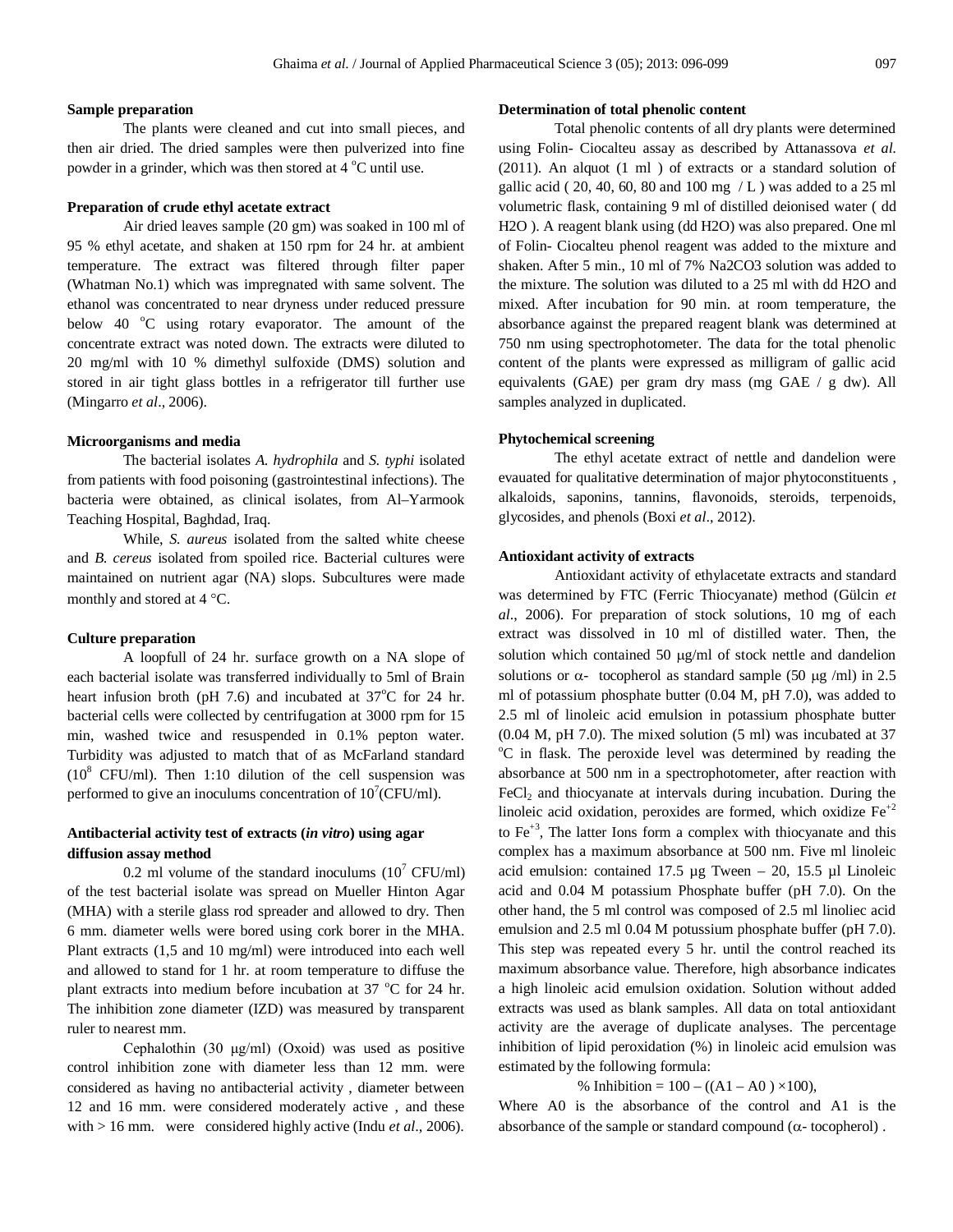#### **RESULTS AND DISCUSSION**

Antibacterial activity of ethyl acetate extract of nettle and dandelion against some of food borne bacteria at 10 mg/ml showed in (table 1.).

Table. 1: Antibacterial activity of ethyl acetate extracts on some of food borne pathogenic bacteria.

| s. no. | Pathogenic<br>bacteria | Diameter of inhibition zone(mm) |                                 |                               |
|--------|------------------------|---------------------------------|---------------------------------|-------------------------------|
|        |                        | <b>Nettle</b><br>$(10mg\mu)$    | <b>Dandelion</b><br>$(10mg\mu)$ | Cephalothin<br>$(30\mu g\mu)$ |
|        | A.hydrophila           | 14                              | N.I.                            | 20                            |
| 2      | S.typhi                | 22                              | 14                              | 18                            |
| 3      | <i>S.aureus</i>        | 20                              | 16                              | 24                            |
| 4      | B.cereus               | 24                              | 18                              | 22                            |
|        | E.coli                 | 10                              | 16                              | 20                            |

 $N.I = No$  inhibition

The results revealed that ethyl acetate extract of nettle was more effective on all bacterial isolates than dandelion, with highest inhibition zone (24 mm) towards *B. cereus. A hydrophila* was more resistant than other bacteria. It hase been suggested that high resistant to plant extracts in gram negative bacteria is due to the outer membrane of their cell wall, acting as barrier to many substances including antibiotics (Marino *et al*., 2011). Also it was found that nettle gave large inhibition zone to *S. typhi* (22mm), while dandelion exhibited poor antibacterial activity against *E.coli* and their was no. inhibition against *A. hydrophila*. The results of Chahardehi *et al.,* (2012) revealed that ethyl acetate, hexane and chloroform extracts showed higher antimicrobial activity than the other crude extracts, where the ethyl acetate extract showed highest inhibition against *B. cereus,* methicillin resistant *Staphyllococus aureus* and *Vibrio parahaemolyticus*. Terpens and phenols of *U. dioica* are one of the major groups associated with the inhibition of microbial infections and cancer (Dar *et al*., 2012). *U. dioca* is a rich source of phytochemicals such as phenolic compounds and minerals which can be used as a potential source of useful drugs(Ahmed *et al*., 2012). The total phenolic contents of leaves of nettle and dandelion expressed as milligrams of gallic acid equivalent (GAE) per mg dry weight were summarized in table 2.

**Table. 2:** Total phenolic content of leaves of nettle and dandelion.

| Herb                           | Latin name    | Total phenolic content (mg GAE /gdw) |  |  |
|--------------------------------|---------------|--------------------------------------|--|--|
| Nettle                         | U. dioica     | 48.3                                 |  |  |
| Dandelion                      | T. officinale | 10.2                                 |  |  |
| $GAF -$ callic acid equivalent |               |                                      |  |  |

GAE = gallic acid equivalent.

Ethyl acetate of nettle had the highest content of phenolic compounds (48.3mg GAE/gdw) while dandelion revealed only (10.2 mg GAE/gdw) of phenolic content. Our results disagree with the results of Chahardehi *et al.* (2004) who found that the total phenolic content of ethyl acetate of *U. dioica* was (18.7 mg GAE/gdw), while the chloroform extract had the highest content (36.4 mg GAE /gdw ), also it was found that total phenolic content of dandelion was close to our results (15.5 mg GAE/gdw)( Sengul *et al.* 2004). The result presented in table 3. revealed that flavonoid, glycosides and phenols were present in nettle and dandelion. In nettle, alkaloid, tannins and terpenoids were present, while abscent in dandelion, on the other hand, dandelion had the saponins which not found in nettle. Steroids not present in the tow plants.

**Table. 3:** Phytochemical analysis (Qualitative) of athyl acetate extract of nettle and dandelion.

| <b>Class of compound</b> | U.dioica        | <b>T.officinale</b> |
|--------------------------|-----------------|---------------------|
| Alkaloids                | $^{\mathrm{+}}$ |                     |
| Saponins                 |                 | $^+$                |
| Tanins                   | $^+$            |                     |
| Flavonoids               |                 | $^+$                |
| <b>Steroids</b>          |                 |                     |
| Terpenoids               | $^+$            |                     |
| Glycosides               |                 |                     |
| Phenols                  |                 |                     |

 $+=$  present,  $-$  = absent.

Some studies obtained that *U. dioica* ethyla cetate extract contain flavonoids and alkaloids, phenols, saponins and tannins and this plant was a rich source of flavonoids and alkaloids (Ahmed *et al*., 2012). *T. officnale* had a highly concentrated of some phytoconstituents in the stem, root and flower such as saponins, flavonoids, alkaloids and phenols (Mir *et al*., 2013). Evaluation of antioxidant activity of Nettle and dandelion by using ferric thiocyanate method (FTC) (Fig.1).



**Fig. 1:** Antioxidant activity of ethylacetate extract of Nettle and Dandlion and α-Tocopherol as standard ( after 40 hr . of incubation using FTC method).

Nettle caused 76% lipid peroxidation in inhibition of linoleic acid emulsion, this activity was greater than dandelion(44%) and  $\alpha$ -tocopherol (65%). Some studies found significant antioxidant activity of the methanol extract of *U.dioica* comparable to standard antioxidant compounds like α-tocopherol, ascorbic acid and butylated hydroxyl anisole. This activity may be due to phenols and phenolics, Phenolic compounds have antioxidant properties due to their ability of scavenging free radicals and active oxygen species such as singlet oxygen, free radicals and hydroxyl radicals (Hall, and Cuppett, 1997) . Other researchers mentioned that the total antioxidant activity of water extract of nettle, by using ferric thiocyanate method, exhibited effective antioxidant activity at all doses (50 – 250 μg) (Gulcin *et al*., 2004).The low antioxidant activity of dandelion may be due to the presence of active scavenging compounds in other parts of plants such as flowers and roots more than leaves as in lutiolin and lutiolin-7-o-glycoside (Hu and Kitts, 2004).